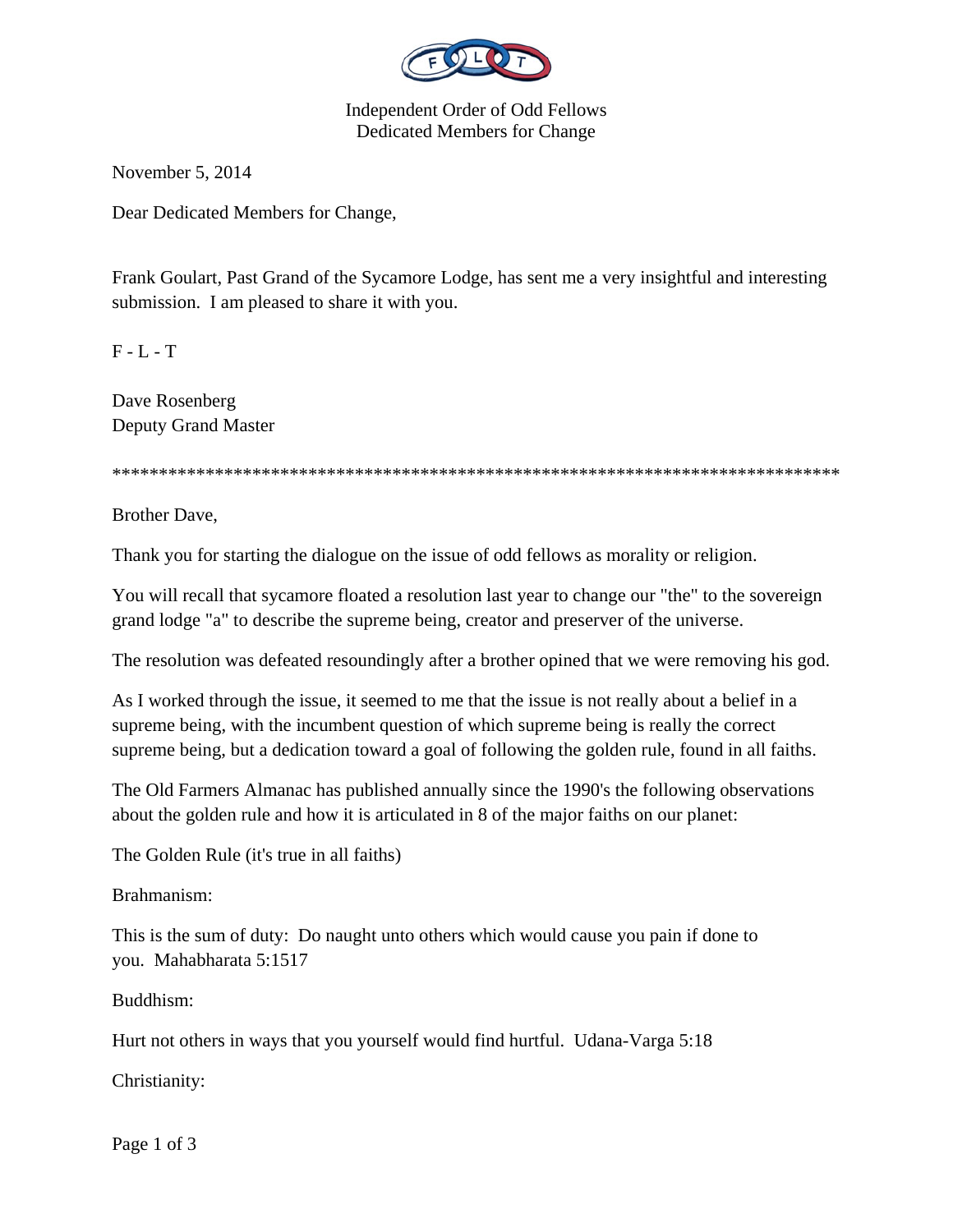

Independent Order of Odd Fellows Dedicated Members for Change

All things whatsoever ye would that men should do to you, do ye even so to them; for this is the law and the prophets. Matthew 7:12

Confucianism:

Surely it is the maxim of loving kindness: Do not unto others what you would not have them do unto you. Analects 15:23

Islam:

No one of you is a believer until he desires for his brother that which he desires for himself. Sunnah

Judaism:

What is hateful to you, do not to your fellow man. That is the entire Law; all the rest is commentary. Talmud, Shabbat 31a

Taoism:

Regard your neighbor's gain as your own gain and your neighbor's loss as your own loss. T'ai Shang Kan Ying P'ien

Zoroastrianism:

That nature alone is good which refrains from doing unto another whatsoever is not good for itself. Dadistan-i-dinik 94.5

So my questions to the members of the committee are these:

Would a dedication to the golden rule result in elevating the character of mankind?

Would a dedication to the golden rule be a better benchmark qualification for prospective odd fellows?

Would a dedication to the golden rule allow for all religious and non-religious good men and women to join with us as odd fellows to elevate the character of mankind?